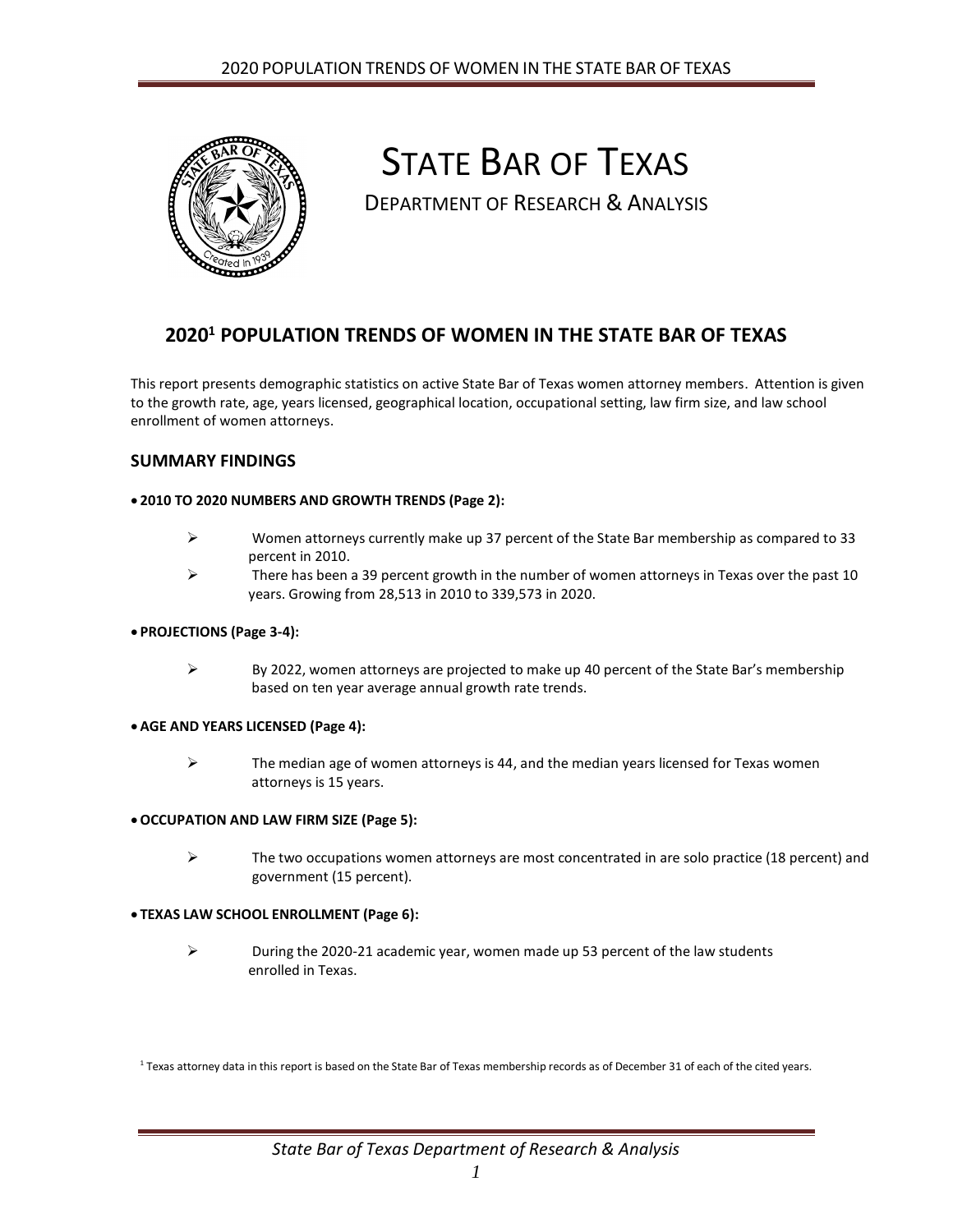#### **2010 TO 2020 NUMBERS AND GROWTH TRENDS**

Women attorneys in 2020 numbered 38,624 or 37 percent of the total State Bar membership, which counted 106,591 active attorney members.

| Sex                           | 2010   | 2020    | 10 Year Percent<br>Change |
|-------------------------------|--------|---------|---------------------------|
| <b>Total Active Attorneys</b> | 87,881 | 106,591 | 21%                       |
| Women                         | 28,513 | 39,573  | 39%                       |
| Men                           | 58,744 | 66,878  | 14%                       |
| <b>Total Reporting Sex</b>    | 87,257 | 106,451 | 22%                       |
| Women Percent of Total        | 33%    | 37%     |                           |

 $\mathbf{I}$ 

\*Note: Sex was not provided by all attorneys.

The following graph shows the differences in year-to-year growth rates<sup>2</sup> that have been occurring from 2010 to 2020. The growth rate for women has generally been between two and three times the growth rate of male attorneys during this time. Women's average annual growth rate from 2010 to 2020 was 3.3 percent<sup>3</sup>.



NOTE: The observed decline in 2012 is a result of data collection changes.

<sup>2</sup> The annual growth rate is computed by dividing the yearly number of attorneys by the previous year's number, subtracting 1, then multiplying by 100%.

<sup>3</sup> The average growth rate is computed using the formula for Compound Annual Growth Rate (CAGR). This is Compound Annual Growth Rate = ((Ending Year Y / Beginning Year X)  $\wedge$  (1 / # of years) – 1) \* 100%, where # of years is the number of years of growth from year X to year Y, or Y index number minus X index number.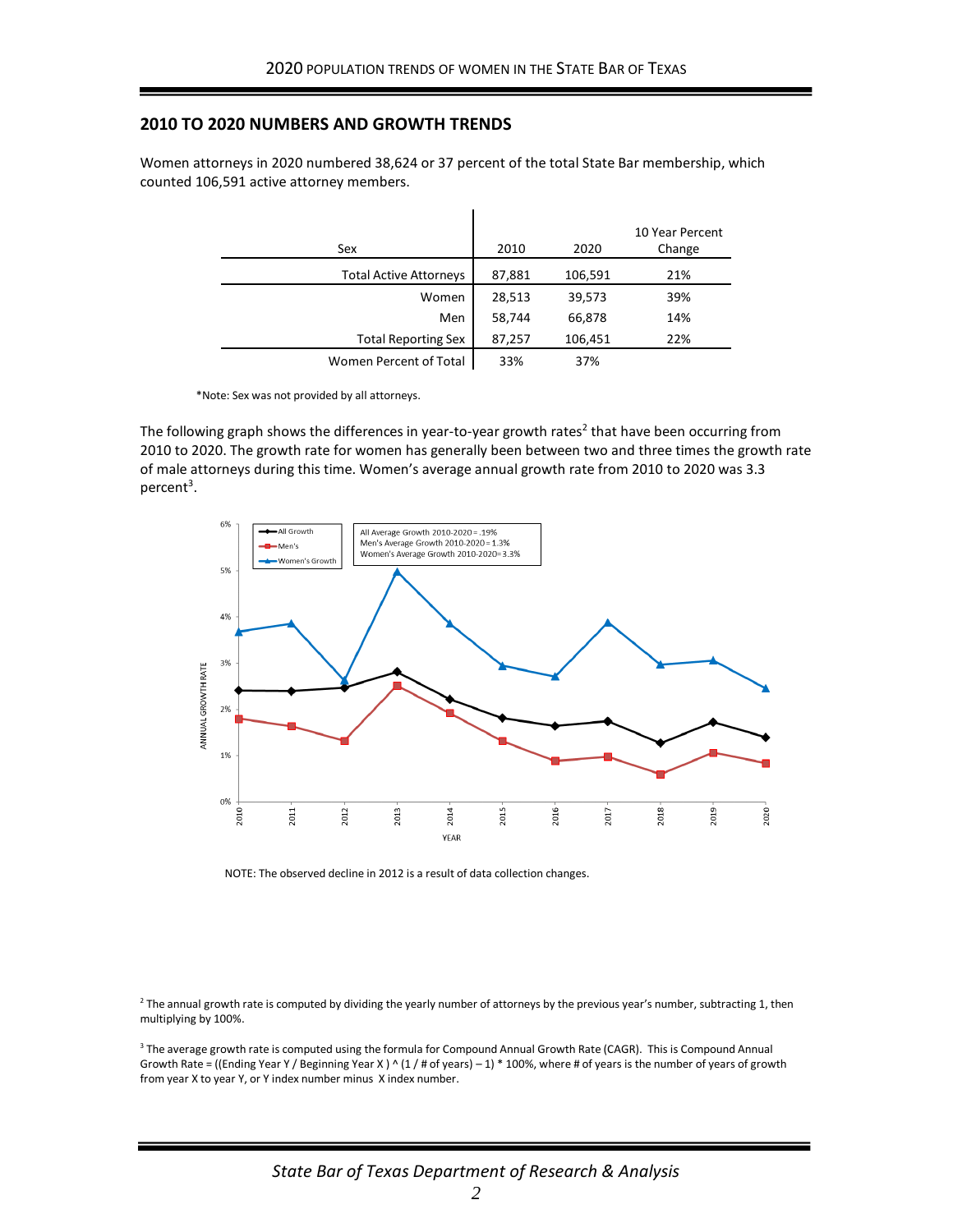#### **PROJECTIONS**

The graph below shows the actual number of women, men, and all attorneys from 2010 to 2020. Also on the graph are annual growth projections through 2025. In 2010 women attorneys made up 32 percent of the State Bar membership. In 2020 they represented 37 percent of the membership.

The estimated rate of increase over the past ten years has averaged 3.3 percent annually for women and 1.3 percent annually for men. The number of women attorneys is predicted to change from 38,624 in 2019 to a projected 46,909 in 2025, an increase from 37 percent to 40 percent of the State Bar membership in 2025.



Visual evidence of the trend toward gender parity in the State Bar of Texas membership is seen in the graph below. The graph shows the number of men and the number of women by years licensed in Texas.



As is evident in the time frame above, the number of women in their first year of Texas licensure has been steadily approaching that of men.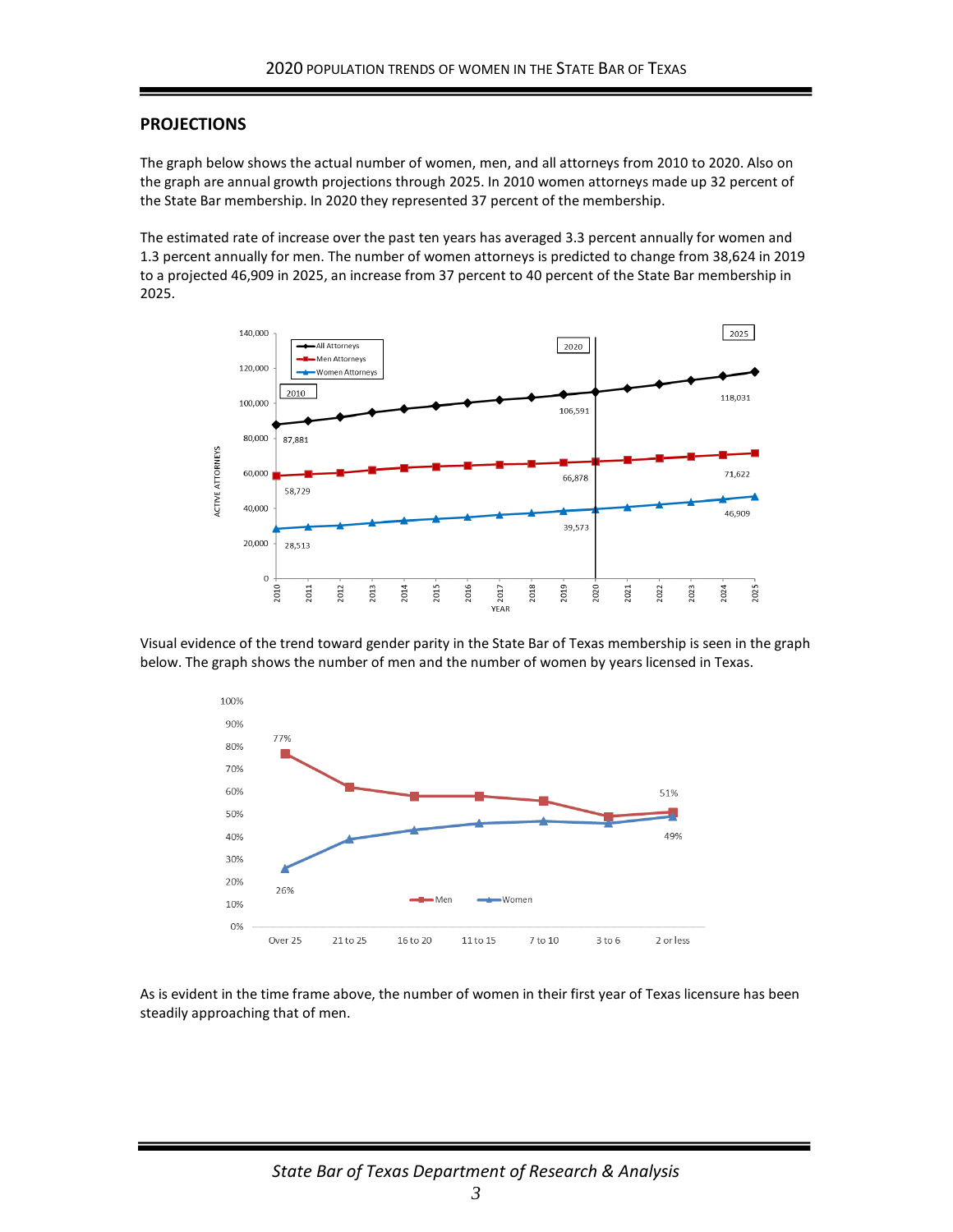Women have continued to increase their representation in the Texas legal profession. The graph below shows this trend by presenting the breakdown of Bar membership by sex and age group as of December 2020, which is the midpoint of the Bar's fiscal year 2020-21.

The graph shows that the percentage of women increases with each younger age group. The fifty percent crossover point when women outnumber men occurs near the 31 to 35 age category.



# **AGE AND YEARS LICENSED**

The table below shows the medians (50<sup>th</sup> percentile) for age and years licensed<sup>4</sup> categories.

Overall, female lawyers in Texas are generally younger and have been licensed for fewer years than male attorneys. While the median age of men attorneys is 53 and the median years licensed is 23, the median for women attorneys is 44 years old and the median years licensed is 15. Women comprise 50 percent of the Bar's newest members – those licensed two years or fewer – but only 25 percent of attorneys licensed more than 25 years.

|               | <b>Median Age</b> | <b>Median Years Licensed</b> |  |  |
|---------------|-------------------|------------------------------|--|--|
| Sex           |                   |                              |  |  |
| All Attorneys | 49                | 19                           |  |  |
| Men           | 53                | 23                           |  |  |
| Women         | 44                | 15                           |  |  |

<sup>4</sup> Based on year first licensed in any jurisdiction.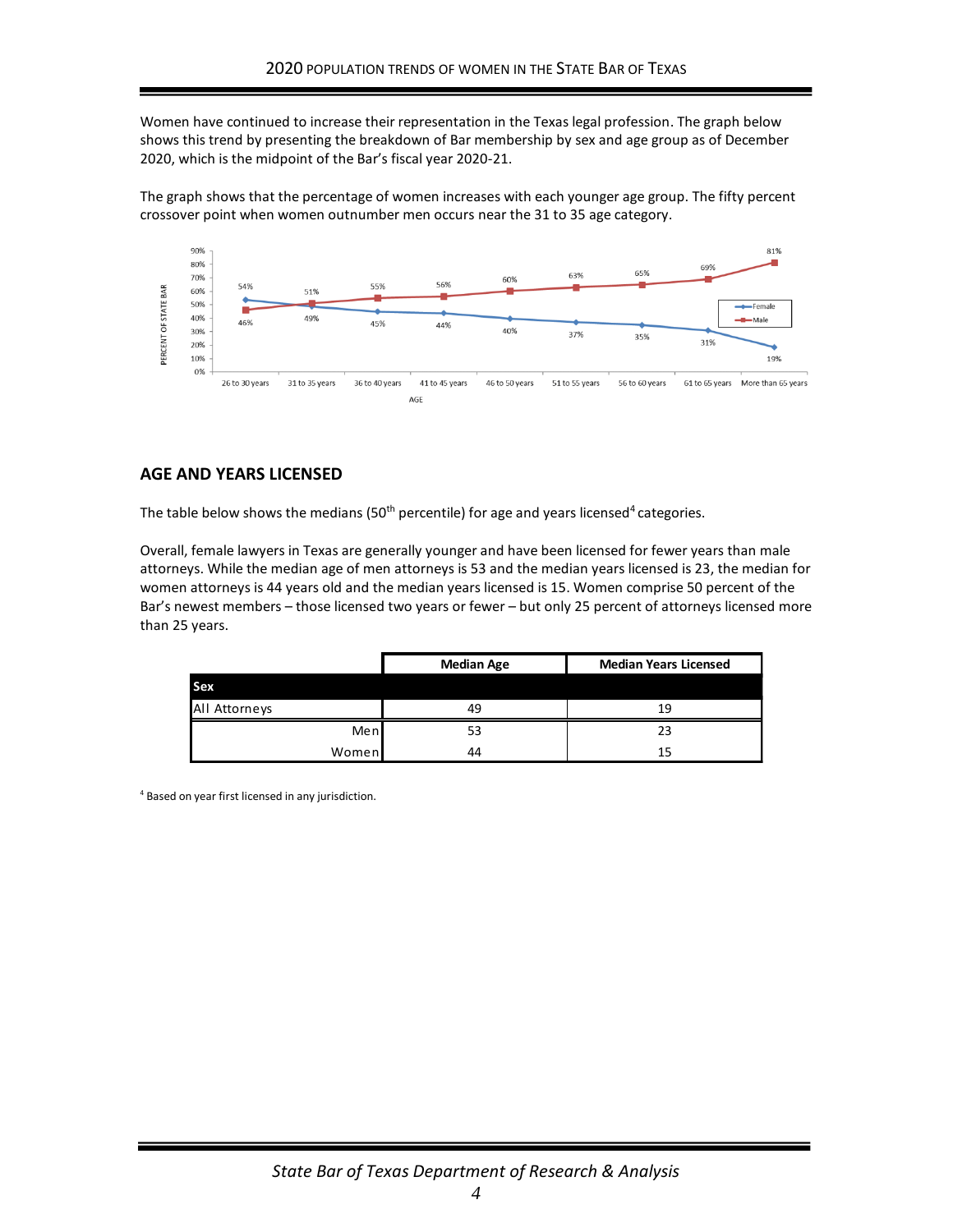# **OCCUPATION AND LAW FIRM SIZE<sup>5</sup>**

The next table shows statistics on occupation and law firm size. Women attorneys are less likely than men to work as solo practitioners – 18 percent of women lawyers, compared with 24 percent of men lawyers, are solo practitioners. Conversely, a higher percentage of women than men are employed as government attorneys (15 percent of women lawyers, compared with 8 percent of men).

|                            | Men<br>$N = 66.323$ |         | Women<br>$N = 39,573$ |         | <b>All State Bar Attorneys</b> |         |
|----------------------------|---------------------|---------|-----------------------|---------|--------------------------------|---------|
|                            |                     |         |                       |         | $N = 106,591$                  |         |
|                            | Count               | Percent | Count                 | Percent | Count                          | Percent |
| <b>Primary Occupation</b>  |                     |         |                       |         |                                |         |
|                            | $(N = 54,074)$      |         | $(N = 28,980)$        |         | $(N = 83.126)$                 |         |
| Private Law Practice       |                     |         |                       |         |                                |         |
| Solo Practitioners         | 13,129              | 24%     | 5,250                 | 18%     | 18,390                         | 22%     |
| 2 to 5 attorneys           | 8,722               | 16%     | 3,605                 | 12%     | 12,334                         | 15%     |
| 6 to 10 attorneys          | 2,919               | 5%      | 1,206                 | 4%      | 4.130                          | 5%      |
| 11 to 24 attorneys         | 3,117               | 6%      | 1.244                 | 4%      | 4.362                          | 5%      |
| 25 to 40 attorneys         | 1,577               | 3%      | 659                   | 2%      | 2,241                          | 3%      |
| 41 to 60 attorneys         | 879                 | 2%      | 361                   | 1%      | 1,240                          | 1%      |
| More than 60 attorneys     | 6,569               | 12%     | 2.834                 | 10%     | 9.423                          | 11%     |
| Subtotal                   | 36,912              | 68%     | 15,159                | 52%     | 52,120                         | 63%     |
| Government Attorney        | 4,084               | 8%      | 4.252                 | 15%     | 8.347                          | 10%     |
| Full-Time Judge            | 1,057               | 2%      | 633                   | 2%      | 1,690                          | 2%      |
| Law Faculty                | 322                 | 1%      | 277                   | 1%      | 599                            | 1%      |
| Corporate/In-House Counsel | 5,785               | 11%     | 4,009                 | 14%     | 9,804                          | 12%     |
| Other Law Related          | 1,483               | 3%      | 1,509                 | 5%      | 2,993                          | 4%      |
| Other Non-Law Related      | 1,541               | 3%      | 991                   | 3%      | 2,533                          | 3%      |
| Public Interest Lawyer     | 362                 | 1%      | 747                   | 3%      | 1,109                          | 1%      |
| <b>Retired-Not Working</b> | 2,234               | 4%      | 900                   | 3%      | 3,134                          | 4%      |
| Unemployed-Looking         | 148                 | $< 1\%$ | 136                   | $< 1\%$ | 284                            | $< 1\%$ |
| Unemployed-Not Looking     | 146                 | $< 1\%$ | 367                   | 1%      | 513                            | 1%      |

<sup>5</sup> Occupation and law firm size figures are estimates as these demographics are unknown for some attorneys. Law firm size figures are for private practitioners only.